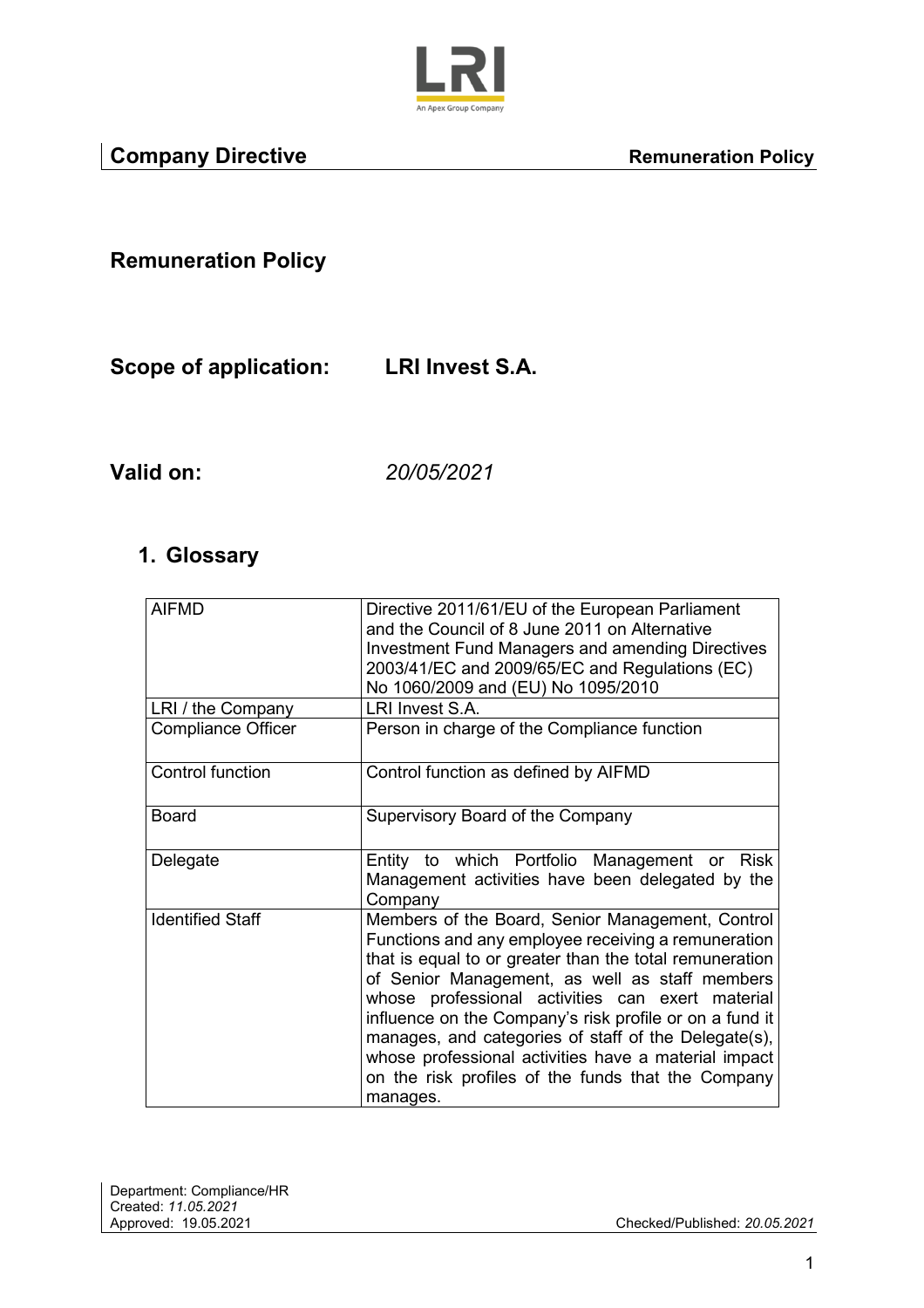

## **Company Directive** <br> **Remuneration Policy**

| Policy                        | This remuneration policy, as amended from time to     |  |
|-------------------------------|-------------------------------------------------------|--|
|                               | time.                                                 |  |
| <b>Remuneration Committee</b> | LRI established a Remuneration Committee              |  |
|                               | consisting of 2 Board members, 1 Managing Director,   |  |
|                               | 1 Compliance Officer and 1 representative of HR.      |  |
| Senior                        | Management Board of the Company                       |  |
| Management/Management         |                                                       |  |
| <b>Board</b>                  |                                                       |  |
| <b>Department Heads</b>       | Employees, who are responsible for tasks and staff in |  |
|                               | a specific department                                 |  |

### **2. Applicable laws and regulations**

| Law                    | Law of 12 July 2013 on Alternative Investment Fund<br><b>Managers</b><br>Law of 17 December 2010 relating to undertakings for<br>collective investments                                                                                                                                   |
|------------------------|-------------------------------------------------------------------------------------------------------------------------------------------------------------------------------------------------------------------------------------------------------------------------------------------|
| <b>Guidelines</b>      | Guidelines on sound remuneration policies under<br>UCITS V Directive (ESMA 20216/579) and AIFMD<br>(ESMA/2013/232 and ESMA/2016/579)<br>- EU Sustainable Finance Disclosure Regulation<br>2019/2088 (SFDR)<br>- Commission de Surveillance du Secteur Financier<br>(CSSF) Circular 10/437 |
| <b>Recommendations</b> | 2009/384/EC of the EU Commission of 30 April<br>2009                                                                                                                                                                                                                                      |
| Q&A                    | ESMA Questions and answers on the application<br>of the AIFMD (ESMA34-32-352)                                                                                                                                                                                                             |

## **3. Area of application, Responsibilities and Principles**

The remuneration policy of LRI Invest S.A. applies to all employees, the Managing Board, the Board of LRI and Identified Staff including its subsidiaries. This document replaces all previous regulations on this Policy and is effective immediately.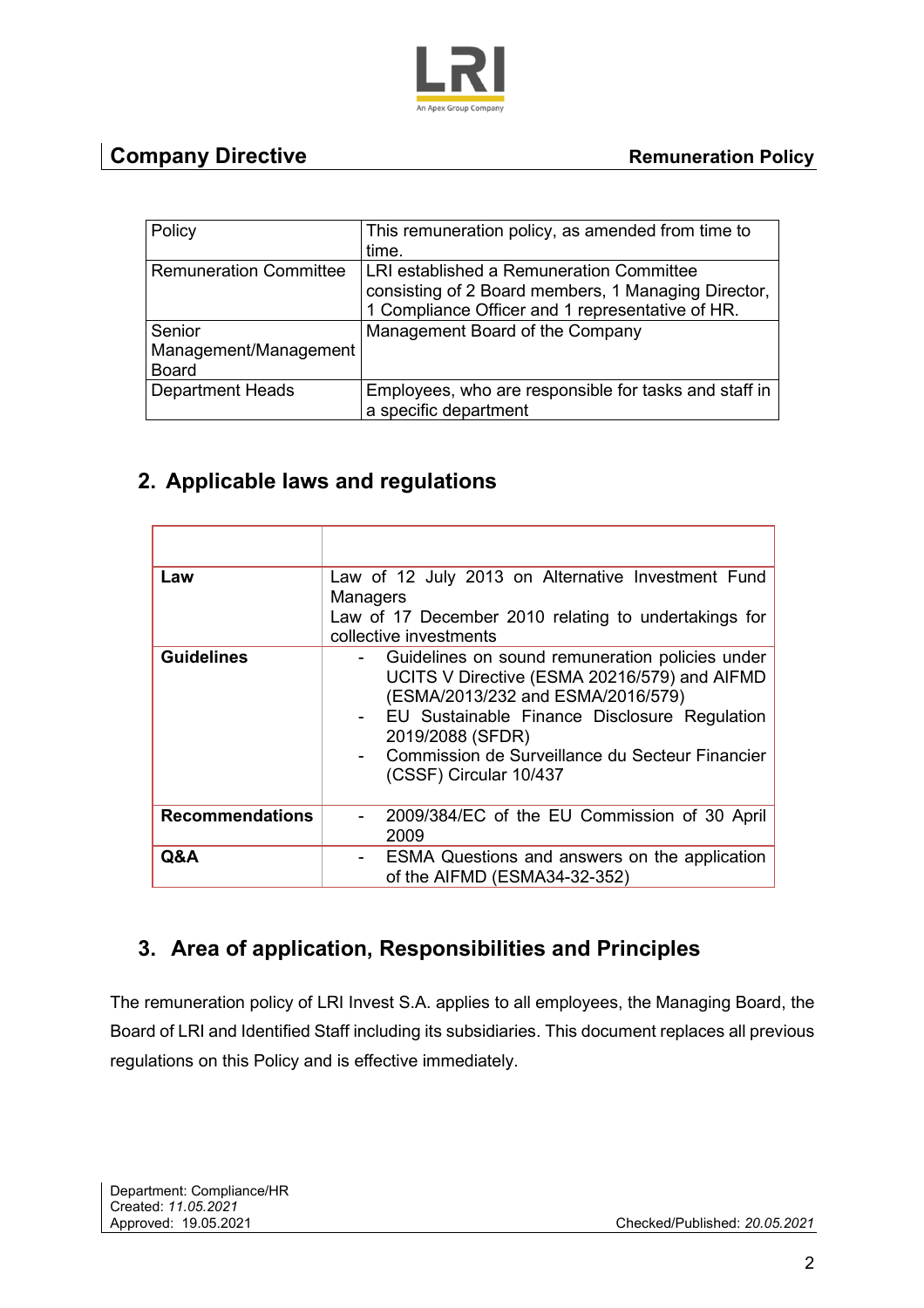

### **Company Directive Company Directive Remuneration Policy Remuneration Policy**

The Managing Board of LRI is responsible for the implementation of this remuneration policy (the "Policy") and reviews it annually to ensure that it is up-to-date and appropriate. The Managing Board submits this Policy and any changes to the Board for approval. The Board regularly ensures that LRI has an appropriate remuneration policy and corresponding procedures in place. The Board also ensures that there are no remuneration practices that are intended to circumvent the provisions of this Policy.

Once a year, the implementation of this Policy is subject to a central and independent review by LRI's internal control functions, which are responsible for monitoring compliance with the defined policies and procedures in coordination with the Remuneration Committee. The internal control function's report to the Managing Board and the Remuneration Committee on the results of this review. The Managing Board reports to the Board on the reports of LRI's internal control functions during the regular Board meetings. A copy of the report is sent to the CSSF.

This policy is designed to attract and retain highly qualified staff, to recognise excellence, to encourage the contribution of each individual and to motivate staff to professionally develop. A further aim is to reconcile the interests of employees with those of LRI and its shareholders.

This Policy also aims to ensure sound and effective risk management including sustainability risks and to avoid creating incentives to take excessive risks. The remuneration policy shall provide employees with a fair combination of fixed and variable remuneration that reflects the role and responsibilities of the function concerned and contributes to promoting appropriate behaviour and avoiding conflicts of interest.

This Policy plays an important role in the implementation of the LRI's business objectives in terms of sustainable growth prospects and is central to the development of its employee base and quality of service to clients and investor protection. It is also consistent with the interests of clients and managed funds. To the extent that LRI has outsourced portfolio or risk management functions, it will ensure that these delegates have comparable arrangements in place regarding this Policy.

Fixed and variable components of the total remuneration, as described in more detail in the following sections, are appropriately balanced and the fixed component represents a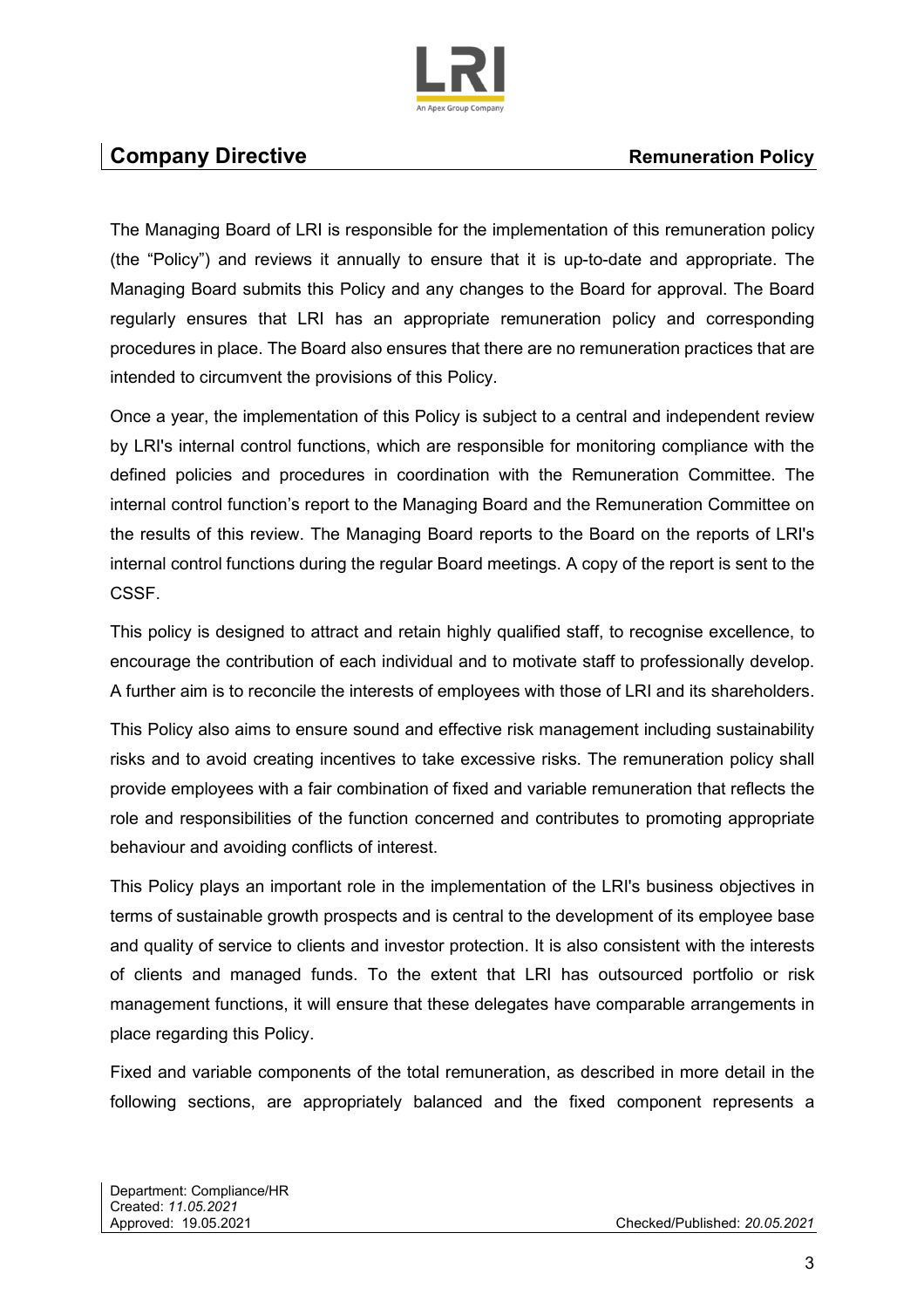

sufficiently high proportion of the total remuneration to allow the operation of a fully flexible policy on variable remuneration components, including the possibility to pay no variable remuneration component.

## **4. Remuneration structure**

Remuneration policy provides for fixed and variable remuneration components.

These two components are defined as follows:

| <b>Total remuneration</b>                                               |                                                    |  |  |
|-------------------------------------------------------------------------|----------------------------------------------------|--|--|
| <b>Fixed remuneration</b>                                               | <b>Variable remuneration</b>                       |  |  |
| Basic salary                                                            | Special payment / target<br>or discretionary bonus |  |  |
| June premium and 13.<br>monthly salary or fixed<br>bonus (Festtantieme) | Retention or incentive<br>payments                 |  |  |
| Meal vouchers                                                           | Commission payments                                |  |  |
| Interest subsidies<br>(optional)                                        |                                                    |  |  |
| Company car (optional)                                                  |                                                    |  |  |
| Company pension scheme                                                  |                                                    |  |  |

Each employee is appropriately remunerated by the fixed remuneration; the variable remuneration therefore only represents additional remuneration. Furthermore, an appropriate balance between fixed and variable remuneration components should be maintained.

Known risks are in the reserves of LRI already taken into account. The risks have an impact on the operating result in such a way that they reduce the assessment basis for any special/bonus payments.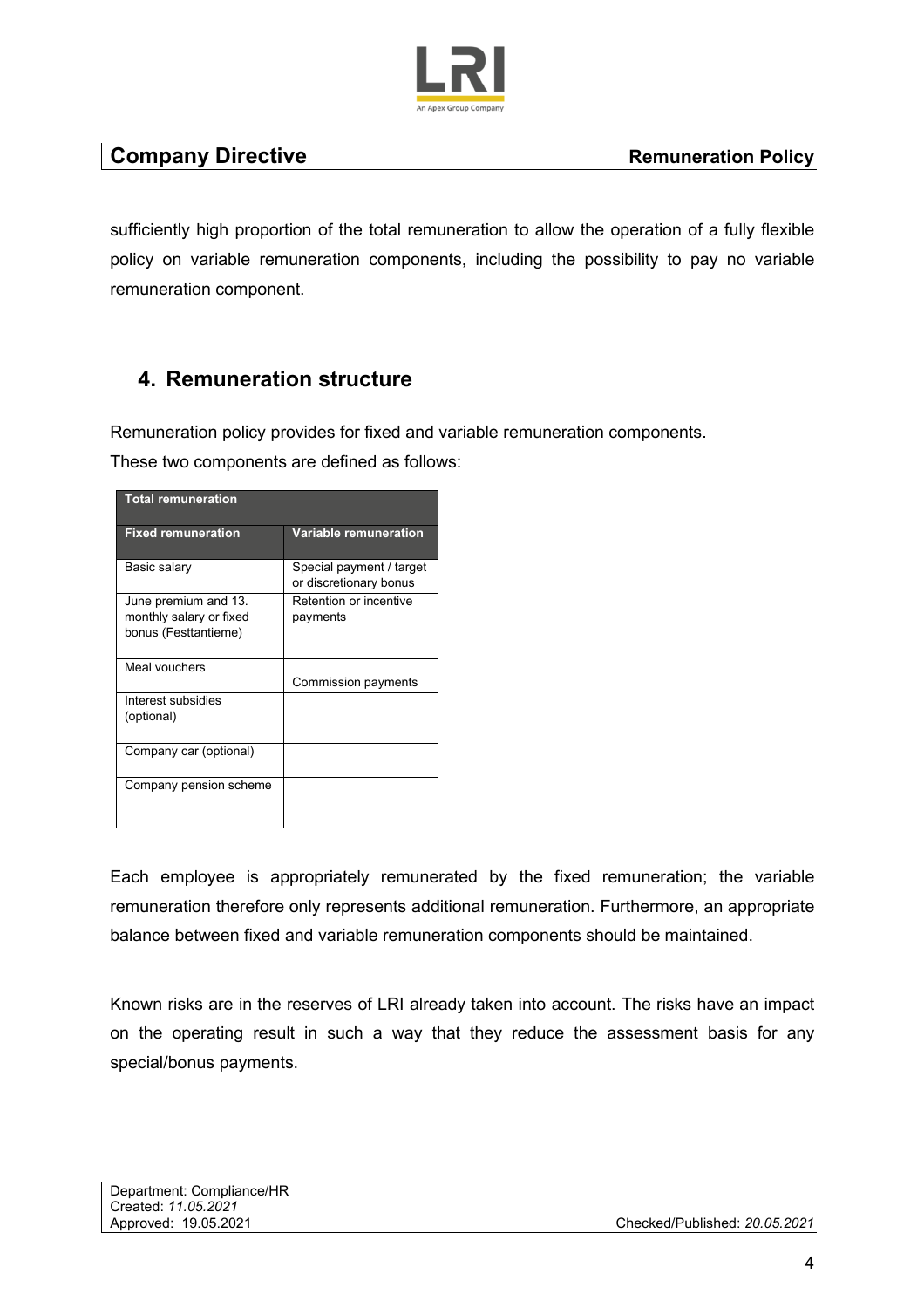

### **Company Directive Company Directive Remuneration Policy Remuneration Policy**

In view of the size of the assets underpinning the clients to whom LRI provides services, as well as the nature of the investment policies and strategies, the complexity and size of its organisation, LRI decided not to apply the proportionality principle in light of its own characteristics as Company to all staff, except for cases where Identified Staff exceeds the cap on the variable remuneration. Up to this cap on variable remuneration, LRI is not exposed to higher risk at the individual staff level. Therefore the proportionality principal may only be applied at the level of the Identified Staff by following the below principles.

a. Identified Staff, whose total variable remuneration is lower than € 200k or lower than 150% of their fixed remuneration will receive their variable remuneration in cash, split in two tranches, e.g. bonus payable in August (Year N) and February (Year N+1). Individually payment dates might be agreed and applied for retention or incentive payments.

b. Identified Staff, whose total annual variable remuneration is higher than  $\epsilon$  200k and equal or higher than 150% over their fixed remuneration will receive their variable remuneration with respect to the following applicable regulatory principles:

- At least 50% of the variable components consist in instruments, unless the management of UCITS/AFs accounts for less than 50% of the total portfolio managed by the management company, in which case the minimum of 50% does not apply. This applies equally to both the non-deffered and the deferred parts of the variable remuneration.
- The instruments referred to in the previous point are subject to an appropriate retention policy designed to align incentives with the interest of the management company and the UCITS/AIFs it manages, and the investors of the UCITS/AIFs.
- 40% of the variable component is deferred with a minimum deferral period of 3 to 5 years unless the lifecycle of the UCITS/AIFs concerned is shorter. Remuneration payable under deferral arrangements vest no faster than on a pro-rate basis. In the case of a particular high amount, at least 60% of the amount is deferred.

The variable remuneration for Sales staff is capped at 250% based on the fixed remuneration.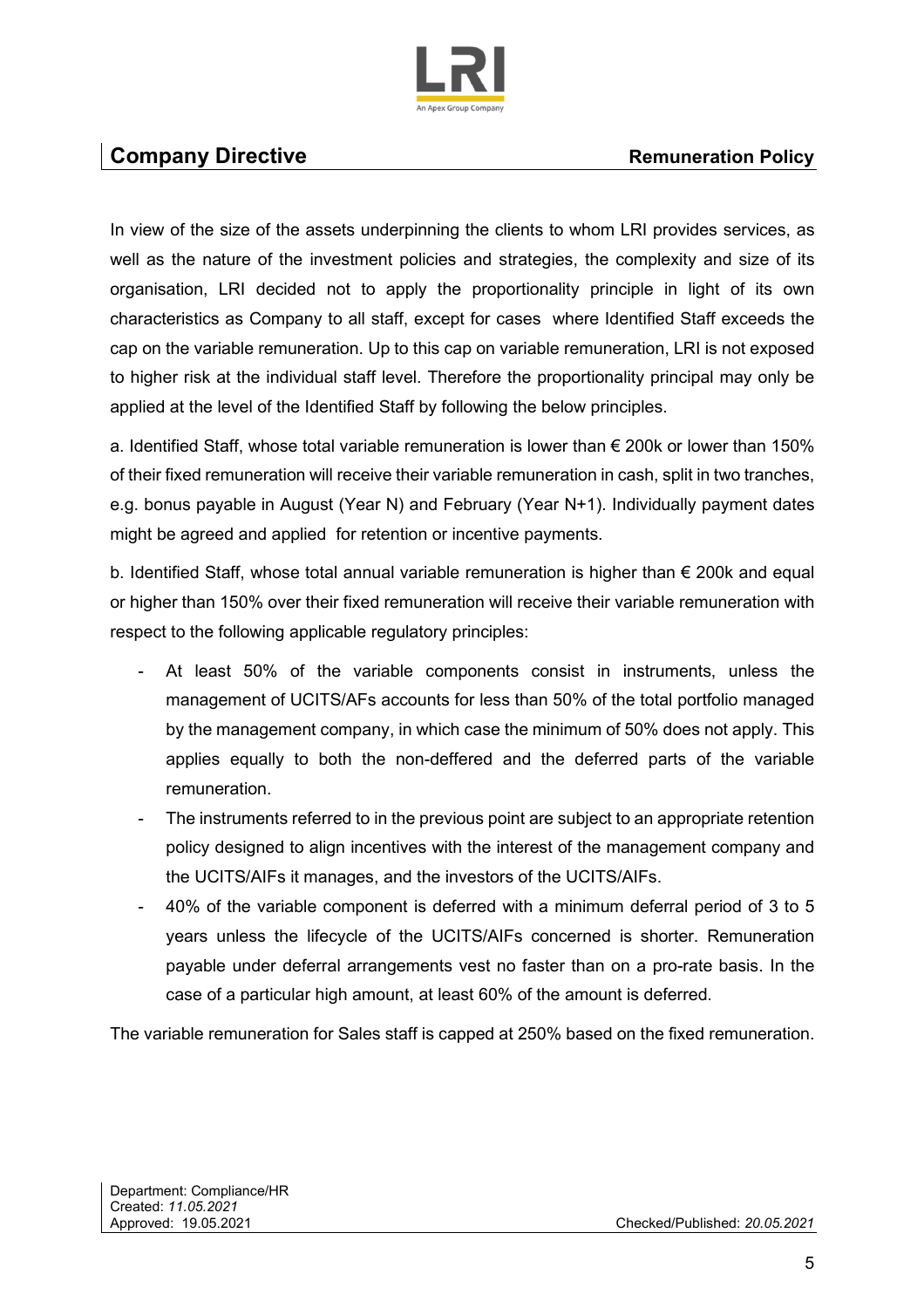

# **5. Processes relating to the determination of variable remuneration**

Whether and in what amount variable remuneration is granted depends on the relevant financial results and the individual performance of the employee.

The amount made available for bonus payments is determined by several criteria like active employment, eligibility, seniority, base salary and the performance in the previous 6 months documented in the bi-annual review process. Once the financial results have been established, the Managing Board uses those criteria to determine the total amount of variable remuneration to be paid out and how to allocate it.

The Board decides on the amount of the variable remuneration of the members of the Managing Board. The portion of the bonus amount paid to the Managing Board is deducted from the total amount available for bonus payments at LRI.

Subsequently, the variable remuneration to which each employee is entitled is determined by the procedures laid down in the bonus system.

In addition or as an alternative to the procedures established in the bonus system, the Managing Board may enter into a separate commission plan with individual employees, which governs the determination of variable compensation. The basis for determining the bonus/commission payments due may be the performance evaluation according to the scheme mentioned above and/or the evaluation of performance against measurable criteria (e.g. acquisition/revenue volume).

Guaranteed variable compensation is only granted in exceptional cases mostly in the event of new hires. They relate to the first year of service after recruitment.

The Heads of the departments of Internal Audit and Risk Management as well as the Compliance Officer of LRI are excluded from the above-mentioned regulation to the extent that the bonus payable to these control bodies, if any, is based solely on their individual performance and to no extent on LRI's business results.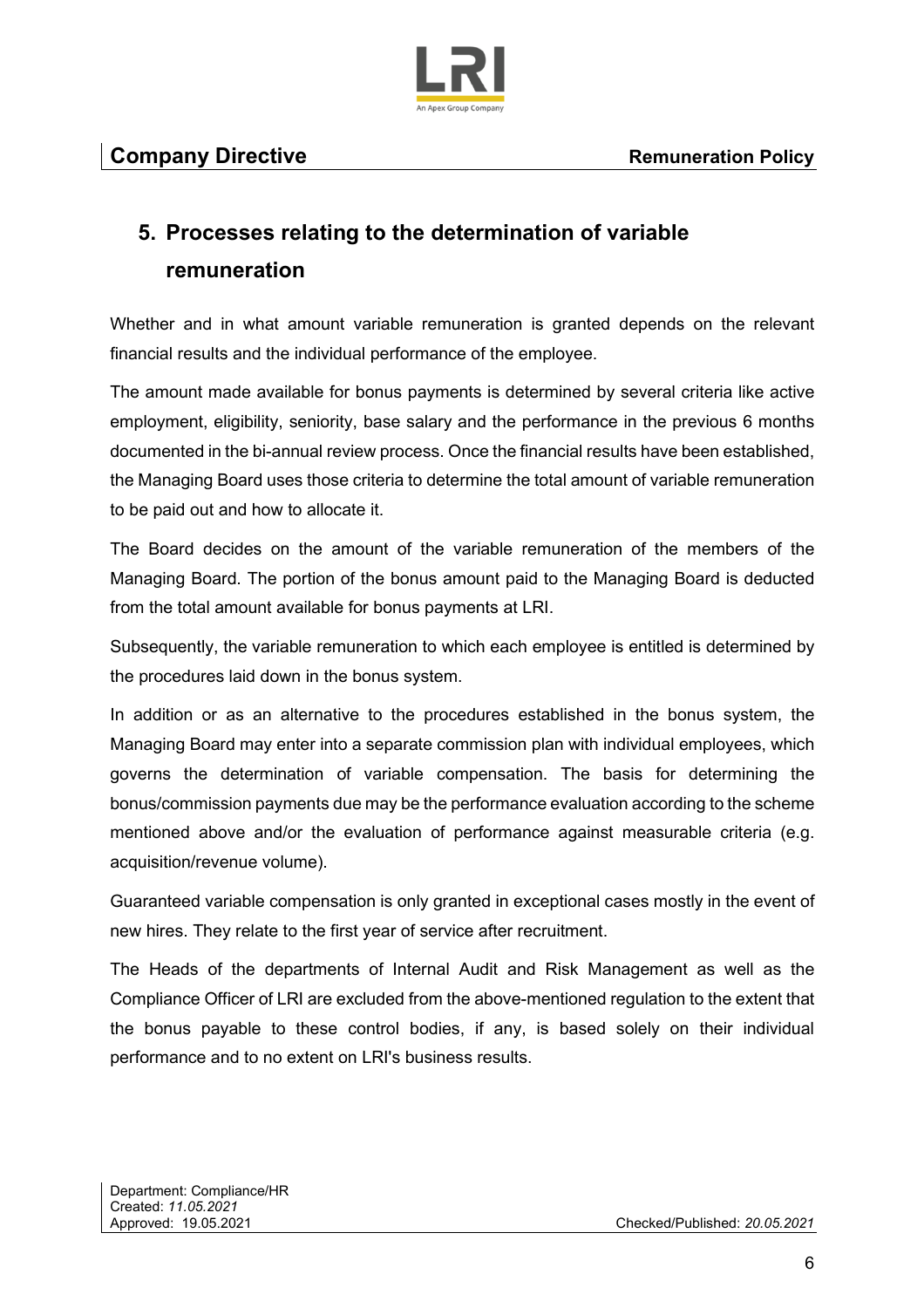

# **Company Directive Company Directive Remuneration Policy Remuneration Policy**

The Company ensures that performance is considered to determine the amount of bonus to be allocated to the employees. It takes into account the full range of current and potential risks associated with activities undertaken. The total amount of remuneration shall be based on a combination of performance assessment of the individual, the business unit or fund concerned, and of the overall results of the Company.

The Remuneration Committee will determine and oversee the total remuneration of Identified Staff. The applied principals will remain the same as for other staff, with the exception that the Remuneration Committee, and not the Board or the Management Board, as the case may be, will validate the final ratings and bonus amounts. The decisions on ratings and bonuses will be formally ratified by the Management Board of LRI.

# **6. Instruments of variable remuneration and performance assessment**

#### *6.1 Special/bonus payments*

The variable remuneration of LRI is generally performance related. The Board decides on whether the members of the Managing Board receive variable remuneration or not and on the amount. This decision is based on the performance of the relevant member of the Managing Board and of LRI/Apex Group. The Board will take a multi-year perspective into account in the evaluation.

The assessment of employees' performance is the responsibility of their direct superiors in the bi-annual review meetings. The bi-annual appraisals are part of the evaluation of the achievement of objectives. The amount of the bonus is determined using the internal assessment scheme and can also be zero if the performance assessment is negative/not satisfactory. The performance of LRI/Apex Group is considered in the calculation of the overall available bonus amount.

With regards to the Management Board and Department Heads, this decision also takes into account the performance of the department / organisational unit (OU). In addition to the performance of the individual employee and his or her job description, compliance with internal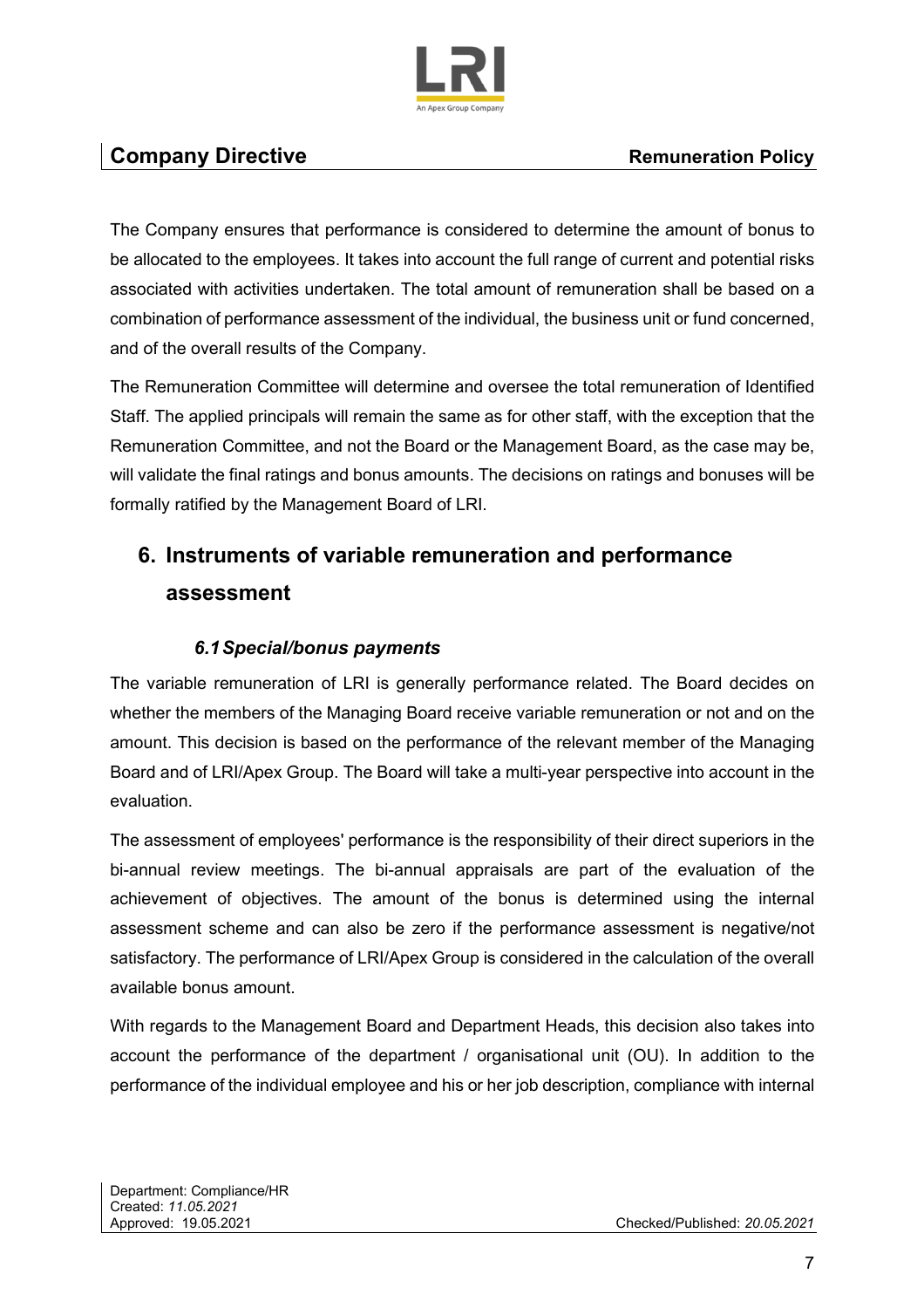

# **Company Directive Company Directive Remuneration Policy Remuneration Policy Remuneration Policy**

and external compliance and corporate governance requirements is also taken into account in this decision.

Evaluation includes among other things:

- Compliance with internal regulations and processes
- Conformity with LRI's systems and controls
- Compliance with standards in dealing with customers and investors.

Possible infringements in this respect are taken into account in the annual assessment.

#### *6.2 Retention and incentive payments*

This Policy provides that, in the case of retention and incentive payments in connection with early termination of a contract, these variable remuneration components are linked to the actual performance of the employee and are designed in such a way that no rewards are given for misconduct. Retention and incentive payments are also made entirely without any deferment of the paid out.

#### *6.3 Commission payments*

This Policy also caters for commission payments, which are provided to sales staff and other employees contributing to revenue growth by selling additional services. New business is taken on board only when the appropriate committees have signed off. Commission payments are due, once the first invoice is paid by the client and spread over two years.

#### **7. Recovery of variable remuneration**

Bonus payments for services whose assessment based on data that subsequently turned out to be materially incorrect or manipulated can be reclaimed in whole or in part by LRI.

#### **8. Governance / remuneration of the Board**

The Board approves the special payments and salary increases of the Managing Board. The Chairman of the Board and each member of the Board may receive an appropriate fixed annual Board remuneration plus reimbursement of travel expenses and out-of-pocket expenses in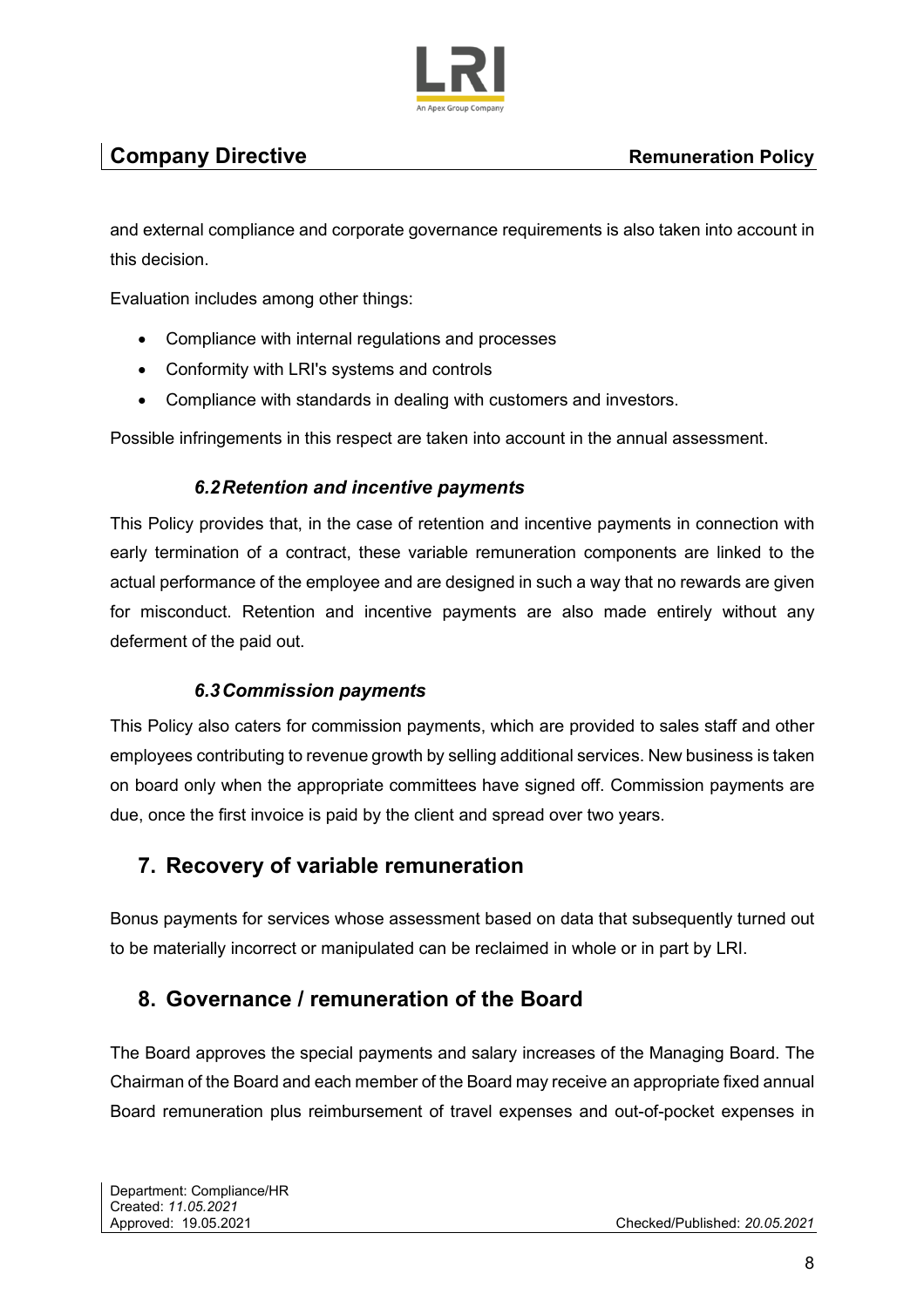

connection with travel to a Board meeting. The Board does not receive any variable remuneration in any form.

# **9. Remuneration Committee**

LRI is mindful of the requirement of a Remuneration Committee in particular due to the size of the Company as well as the size of the funds managed. The Remuneration Committee is responsible for the preparation of decisions regarding remuneration, including those which have implications for the risk and risk management of LRI, and the funds concerned, which are to be taken by the Board.

The Remuneration Committee consists of two Board members, one Managing Director, the Compliance Officer, a representative from HR and such other individuals as may be appointed by the Management Board from time to time.

The Remuneration Committee meets at least once a year to review the Remuneration Policy, and it's application as well as to assess any other issues or risks arising from the remuneration framework relating to the Company.

#### *9.1 Reporting*

HR will formally report to the Management Board, the Remuneration Committee and the Board of LRI in respect of the adherence to the Policy, any Discretionary Bonus paid in one calendar year which is in excess of 10% of the annual salary of any Identified Staff member concerned, and the compliance with the rules to this Policy for payments to Identified Staff.

# **10. Application of the remuneration rules to the Delegate(s)**

When delegating portfolio management or risk management activities, the Company ensures that:

a) the Delegate is subject to regulatory requirements on remuneration that are equally as effective as those applicable under AIFMD;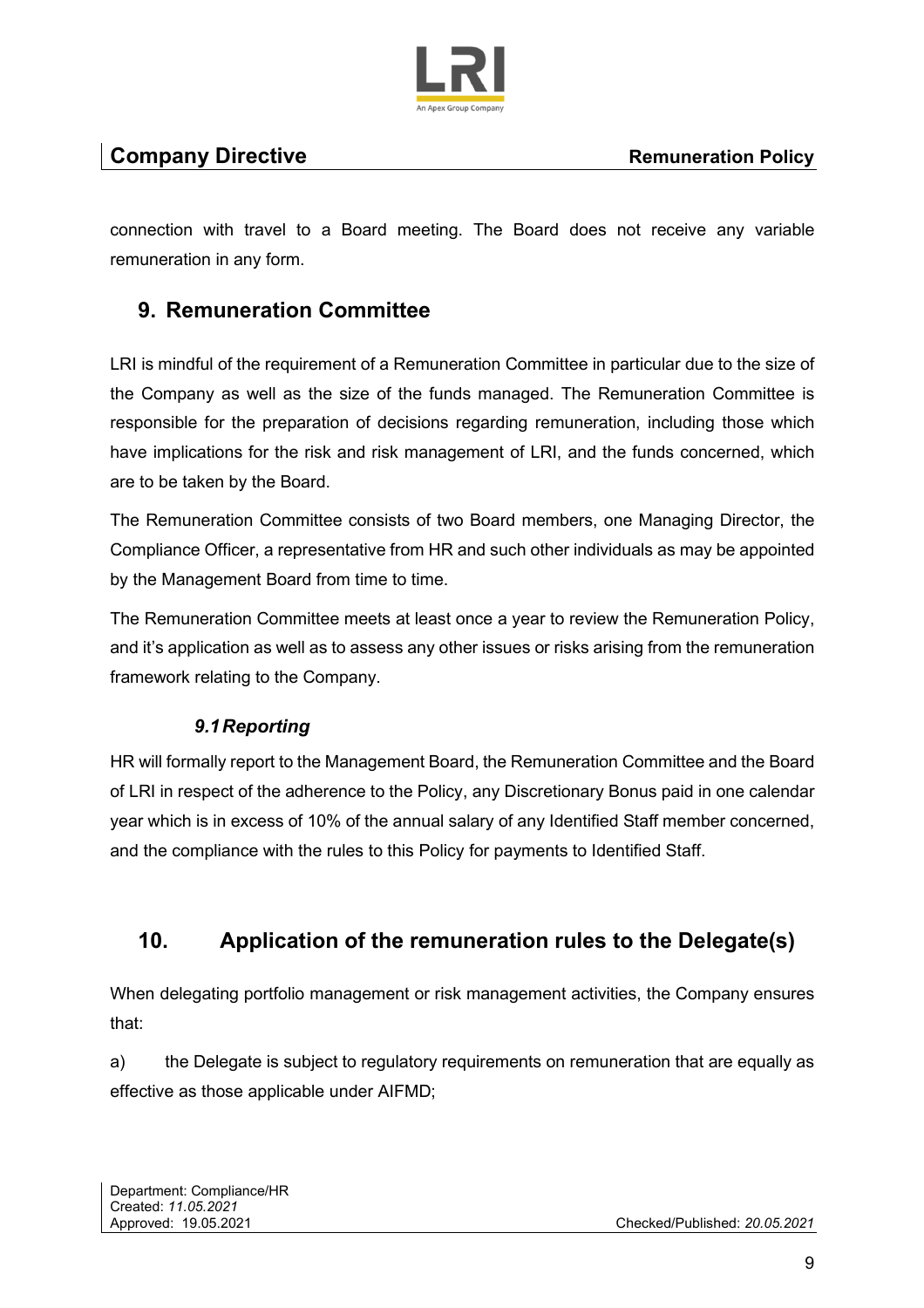

In this respect, ESMA has considered in its guidelines that an entity can be considered subject to regulatory requirements on remuneration that are equally as effective, inter alia, where the following conditions are met:

(i) The entity with whom the delegation arrangement is concluded is subject to the remuneration rules under either Directive 2013/36/EU (CRD IV) or AIFMD or Directive 2009/65/EC (UCITS), and

(ii) The staff of the entity who are Identified Staff for the purpose of these guidelines are subject to the CRD IV or AIFMD or UCITS Directive, Directive 2009/65/EC, rules.

 b) In other cases, contractual arrangements are put in place with the Delegate to ensure that there is no circumvention of the remuneration rules set out in the AIFMD. These contractual arrangements cover any payments made to the Delegate(s)' Identified staff as compensation for the performance of portfolio or risk management activities on behalf of the Company.

b) Decisions taken by risk carriers (see under 10.2) comply with the EU Sustainable Finance Disclosure Regulation 2019/2088 as applicable and appropriate.

# **11. Adequacy of type and scope of the remuneration policy**

#### *11.1 General principles*

In setting this Policy, all aspects relating to LRI's strategy and risk taking, the size and internal organisation of LRI and the nature, scope and complexity of LRI's activities have been taken into account. The lower limit for the fixed salary component has been set at a sufficiently high level.

This policy will be reviewed at least on an annual basis and updated as necessary to ensure that it is adapted to the evolution and risk profile of LRI.

#### *11.2 Risk carriers of LRI*

LRI's business model is such that LRI operates a commission-driven business model. It administers funds and provides fund services on behalf of third parties (investors, investment advisors, institutional investors, etc.). In principle, LRI does not collect any performance-related remuneration in any form for the management of the funds. For the most part, no independent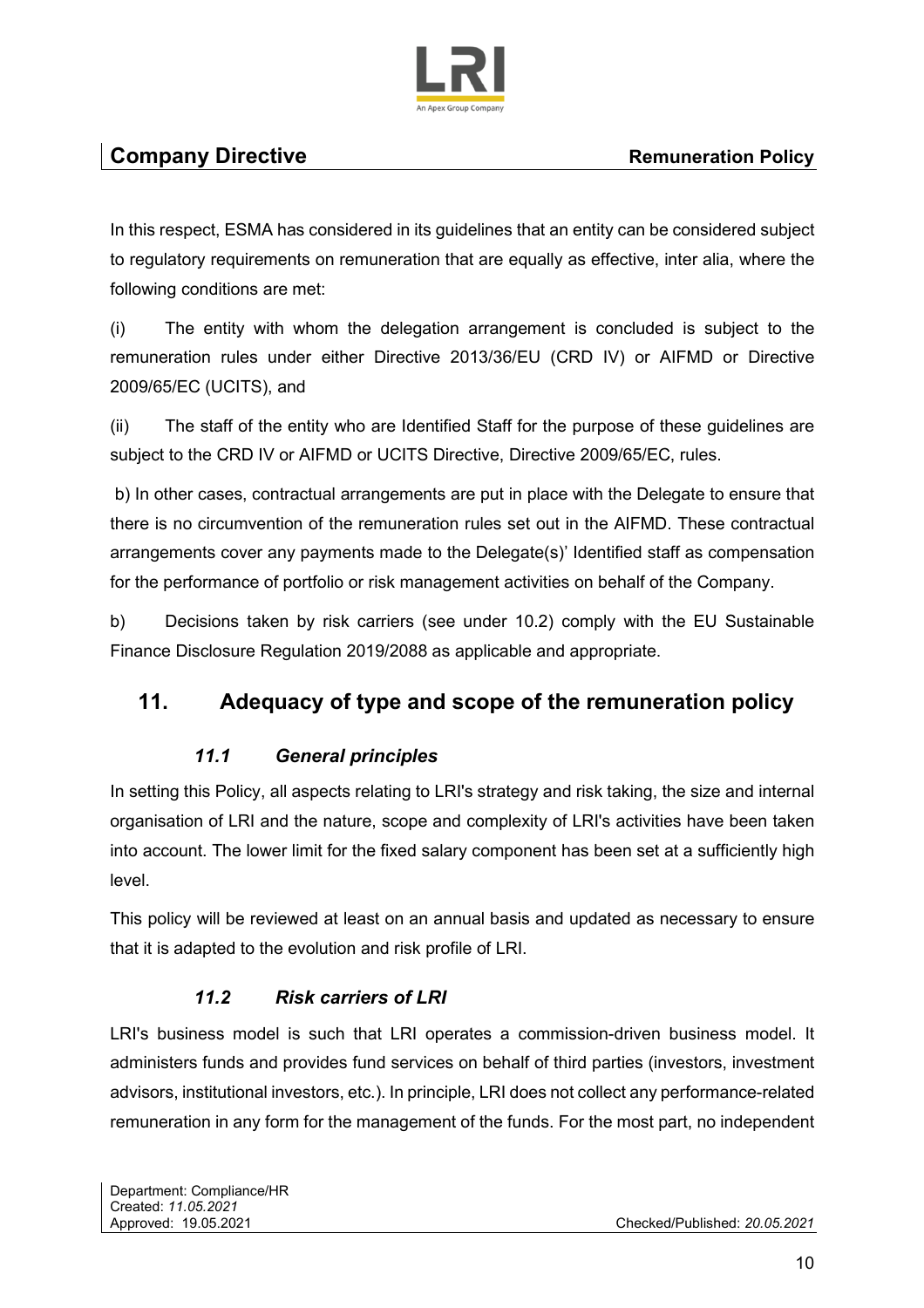

# **Company Directive Company Directive Remuneration Policy Remuneration Policy Remuneration Policy**

active fund management is conducted, so that no active risks can be taken by LRI without consulting the external fund manager or investment advisor.

For this reason, only the Managing Board of LRI falls under the so-called risk carriers. A detailed explanation of this can be found in the Appendix to this Policy.

### **12. Disclosure**

#### *12.1 External disclosure*

 $\triangleright$  Disclosure at the level of the funds

The annual report of the funds issued by the Company will contain at least the following information:

The total remuneration for the financial year (split into fixed and variable remuneration) paid by the Company to the entire Staff and number of beneficiaries and, where relevant, carried interest paid by the fund it manages;

In this respect, the annual report will also specify whether or not the total remuneration relates to any of the following:

- $\circ$  The total remuneration of the entire Staff of the Company, indicating the number of beneficiaries; or
- o The total remuneration of those Staff of the Company who are fully or partly involved in the activities of the fund, indicating the number of beneficiaries; or
- $\circ$  The proportion of the total remuneration of the Staff of the Company attributable to the fund, indicating the number of beneficiaries.
- Aggregate amount of remuneration broken down by Senior Management and other Identified Staff members.

The remuneration disclosure, when possible, will report an allocation or breakdown in relation to each fund managed by the Company and a description of how the allocation or breakdown has been performed.